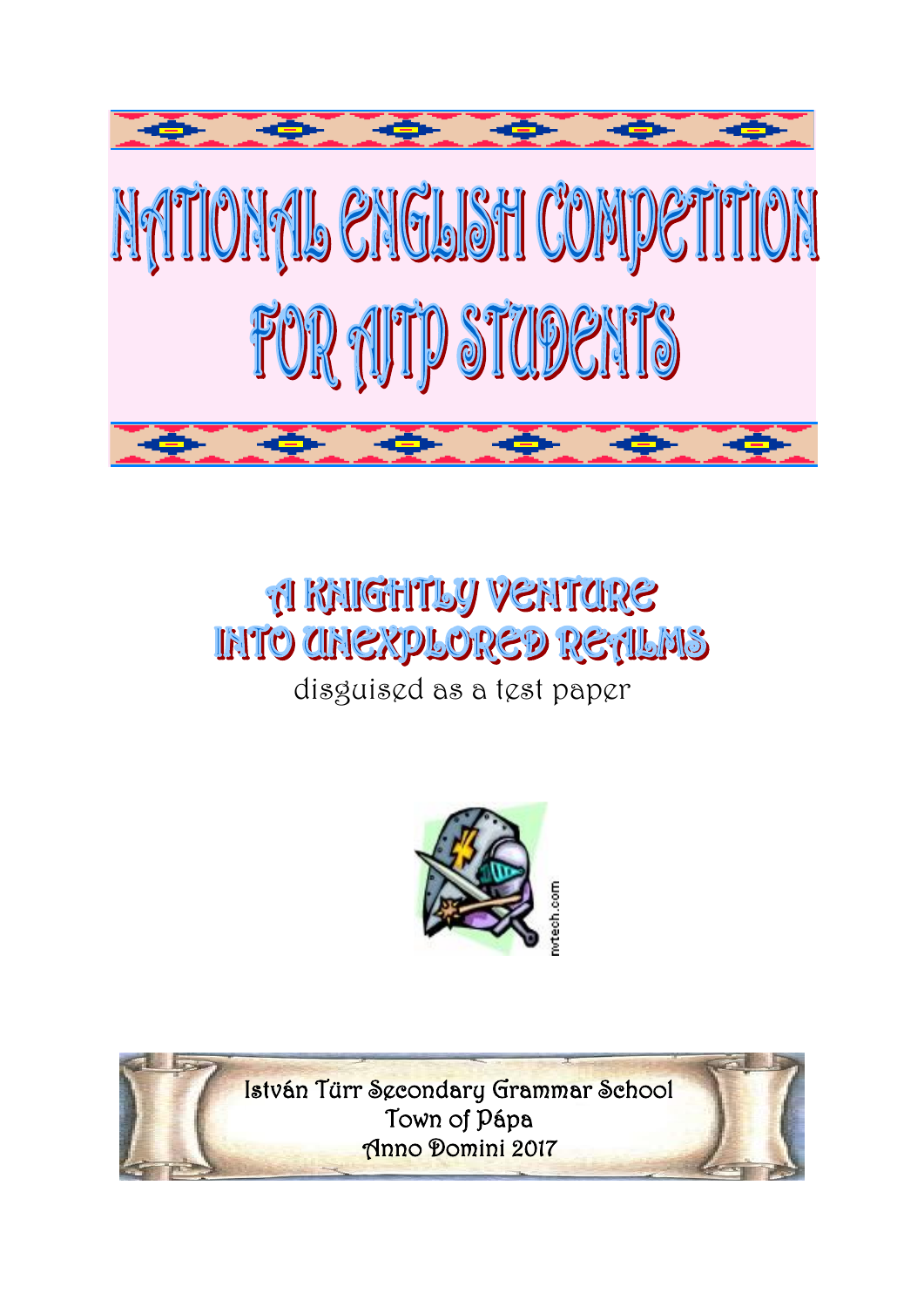

### TO ALL CONTESTANTS: You can work on this test paper but you must write all your answers on the Answer Sheet.

Exercise 1: Read through the following text and say whether the following statements are True or False. Remember: Circle the correct answers on your Answer Sheet. (10 )

#### **The Western Alphabet**

The Western alphabet, which is used in Europe, the Americas, Africa, Australia and New Zealand as well as in other countries, originated in the Middle East. The people who gave the world this alphabet were the Phoenicians, a people who established colonies all over the Mediterranean, including Carthage in Africa and Gades in Spain. In their alphabet, the letters were represented by little pictures which represented sounds. The Phoenician A was *aleph*, which means *"bull"*, and it was made from a little picture of a bull's head. The letter B was *beth* which meant *"house"*, and showed the round-roofed buildings which you can still see today in Syria.

The Phoenicians had contact with another nation of sailors, the Greeks, with whom they fought and traded. The Greeks also started to use the Phoenician alphabet. They changed the names so *aleph* and *beth* became *alpha* and *beta*. The shapes of the letters are the same but they have been turned sideways. Of course, the first two letters of the alphabet give it its name. Over the years there have been changes. Latin developed an alphabet with some different letters to the Greeks, and other letters have been added since. But really westerners are using the same system of writing which has served them so well for thousands of years.

| Phoenicians    | – főníciaiak    |
|----------------|-----------------|
| purpose        | – cél           |
| be composed of | – áll valamiből |
| compose        | – alkot valamit |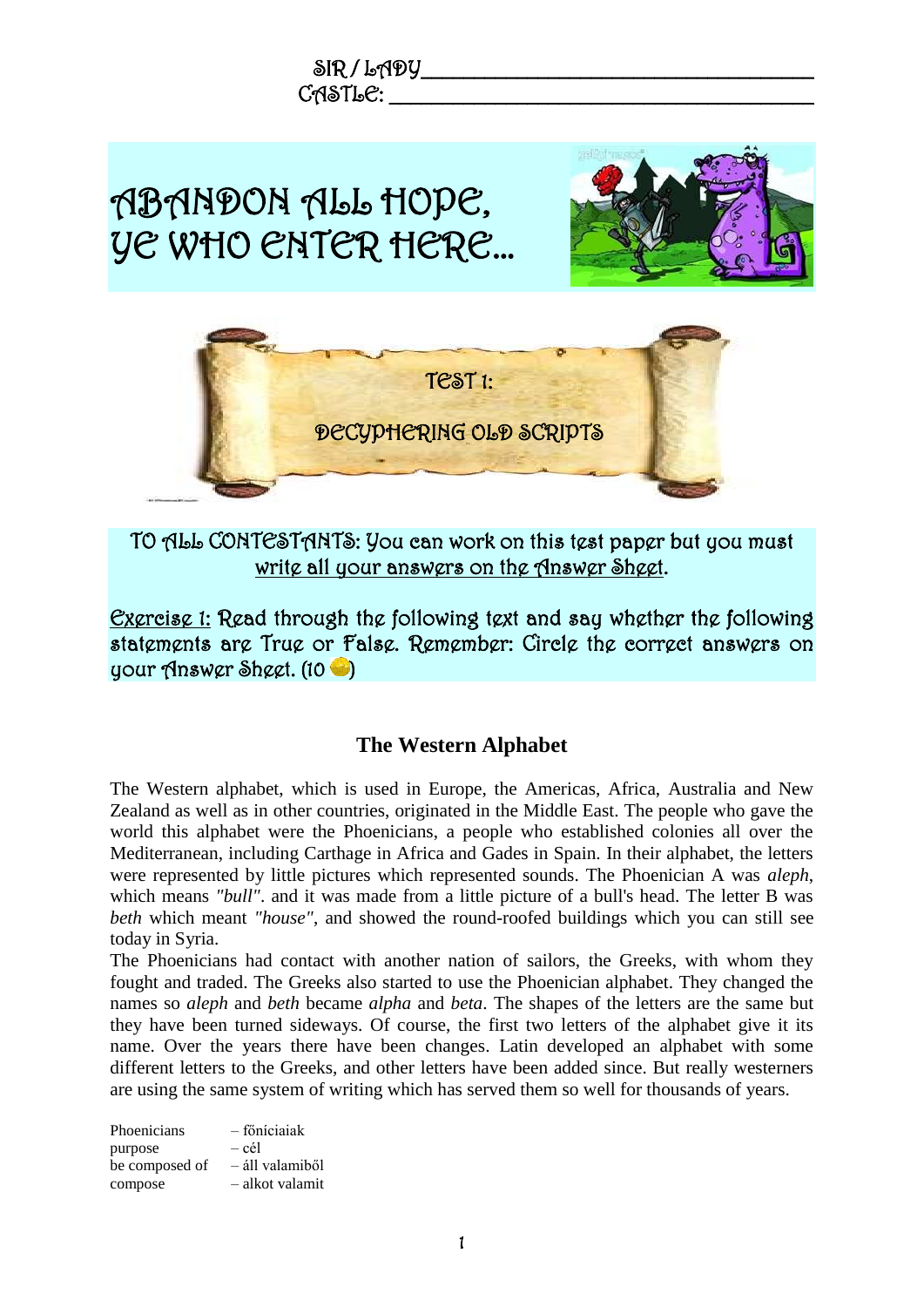1. The purpose of this text is to tell something of Phoenician history. True / False 2. The information in the text is meant to be funny. True / False 3. The Phoenicians came from Carthage. True / False 4. The Phoenicians were a nation of sailors. True / False 5. The Phoenician alphabet was composed of individual signs. True / False 6. The Greeks turned the letters in a different direction. True / False 7. The Greeks developed the alphabet from Latin. True / False

8. There were fewer letters in the original alphabet than there are now. True / False

 $SIR/LAPY$ 

 $C$ ASTL $C:$ 

- 9. Three letters compose the name of the alphabet. True / False
- 10. Our modern system of writing is similar to the Phoenician alphabet. True / False







Exercise 2: Read the article and choose one answer (A, B or C) for each question. Remember: Circle the answers on your Answer Sheet.  $(5 \bullet)$ 

#### **The Toy Museum**

This museum is in the centre of the town, a few metres from the cathedral, and near the market. It contains dolls, dolls' houses, books, games and pastimes, mechanical and constructional toys. In this collection there are toys made by all sorts of toy manufacturers from the most important to the smallest, including the most ordinary toys and the most precious. There are also records of children's pastimes over the last hundred and fifty years. Most major manufacturing countries of Europe had toy industries in the last century; French and German factories produced millions of toys each year. Many collectors of toys think that the second half of the nineteenth century was the best period for toy production and the museum has many examples of toys from this period which are still in perfect condition. There is now a growing interest in the toys of the 1920s and 1930s and as a result of this the museum has begun to build up a collection from these years. Visitors to the museum will find that someone is always available to answer questions - we hope you will visit us. Hours of opening 10.00-17.30 every day (except December 25 and 26)

| to manufacture | -- gyárt  |
|----------------|-----------|
| manufacturer   | -- gyártó |

#### 1. This writing is from ...

- A an advertisement.
- B a school history book.
- C a storybook.
- 2. What is the writer trying to do?
	- A To give advice.
	- B To give opinions.
	- C To give information.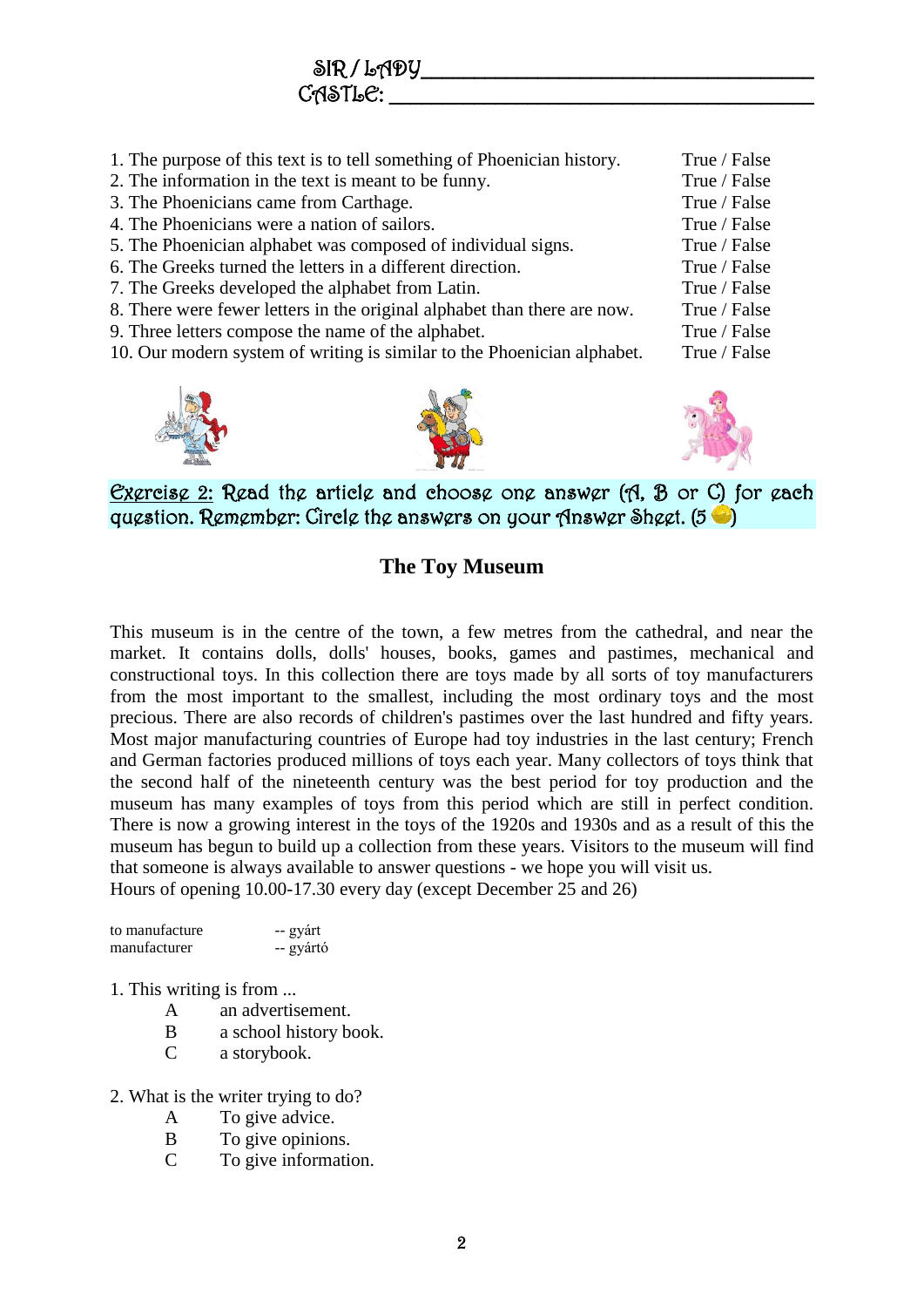- 3. The museum has so many toys from the late 19th century because ...
	- A it is located in the middle of town.
	- B many consider this period the best for manufactured toys.
	- C visitors are interested in toys from that time.
- 4. What period of toy manufacturing is receiving increased attention?
	- A Every day except in December.
	- B The 1920s and 1930s.
	- C The 20th century.

5. Which of the following advertisements would you find outside the Toy Museum?

- A Toys of Ancient Civilizations
- B BEFORE TV! a special exhibition of indoor games from 1890 to 1940
- C How Children Dressed 1600 1900 "Clothes for all Ages"

#### Exercise 3: Read the text and complete it with the suitable words. Remember: Circle the answers on your Answer Sheet.  $(10 - )$

#### **Pets and health**

Dog owners have (1) …………………. hearts that people who don't have pets, research suggests. And those who already have cardiac problems may be more likely to survive if they have the companionship of a pet.

The American Heart Association reviewed studies from around the world and found pet ownership, particularly dog ownership, 'is probably associated with a decreased risk of heart disease'. The strongest data comes from studies which show that dog owners (2) …………………. far more than other people. Research also says (3) …………………. help with stress and have a beneficial effect on obesity and cholesterol levels. Glenn Levine, who led the study, said there may also be a psychological benefit from simple companionship.

The American Heart Association said the research doesn't actually prove the benefits come directly from (4) …………………. pets. For (5) …………………., it may be animal lovers. However, the links are strong enough for it to have issued a statement saying that pet ownership and, particularly dog ownership, may be associated with a decreased risk of heart disease.

Dr Levine, of Baylor College of Medicine in Houston, Texas, (6) …………………. the benefits may come from a range of physical actors, including exercise and stress relief. Speaking as he walked his three dogs, he said: 'A person may take better care (7) …………………. themselves if they have a good bond with a pet and feel better about themselves and are more motivated to (8) …………………. longer.' He added that pet owners still need to take care of their heart in other ways. 'The primary reason you should adopt or recue or buy a pet is to give that pet a loving home and derive enjoyment from the (9) …………………. . We (10) …………………. want people to go out and adopt a dog or a cat and then sit on the couch eating chips and smoking and assume they are now going to live longer.'

- 1. heavier / bigger / healthier / hopeful
- 2. run / jump / wake / walk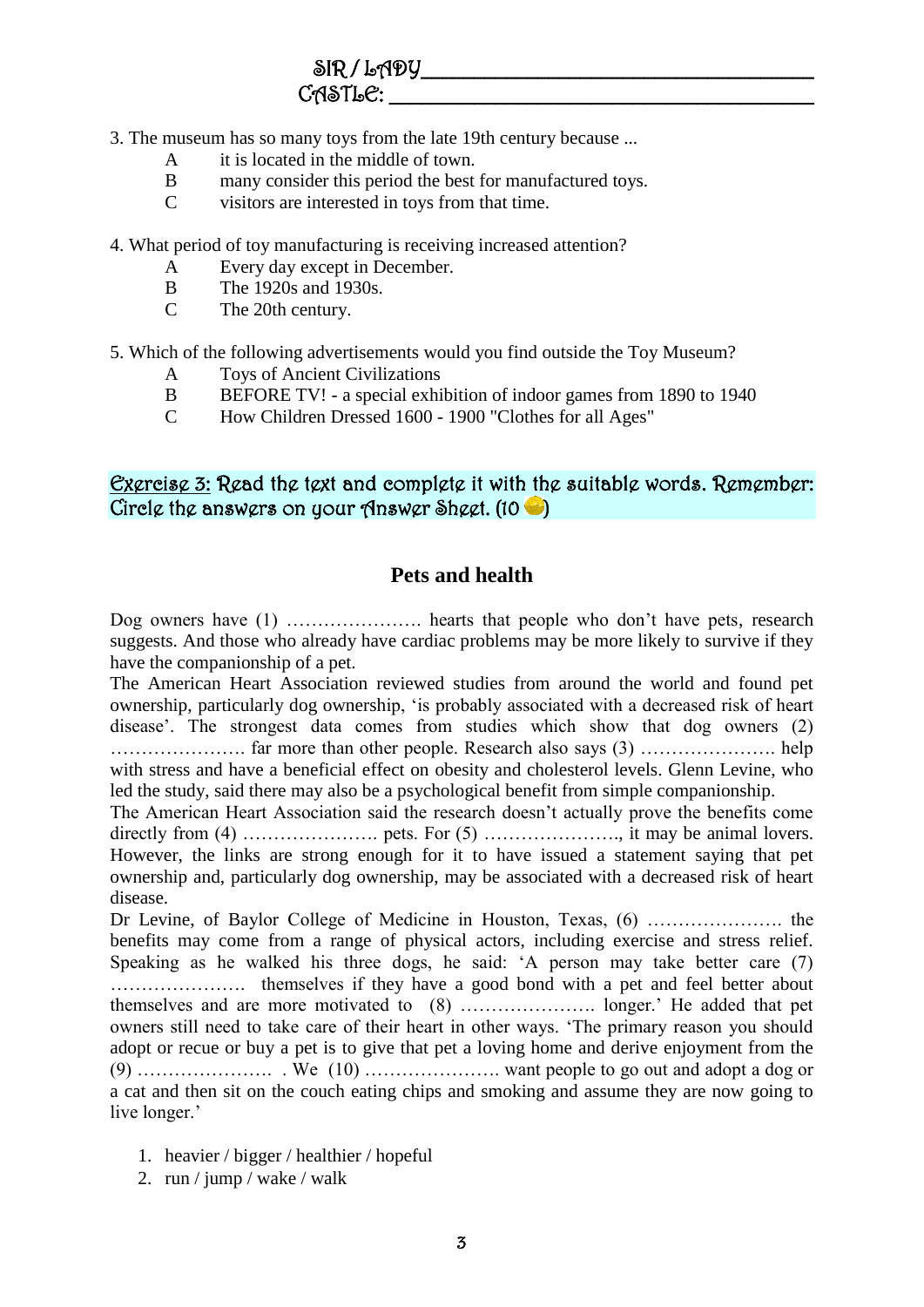# $SIR$  /  $L_{P}P$  $C$  $A$  $S$ T $b$  $C$ :  $\_\_$

- 3. pets / pots / domestic animals / wild animals
- 4. the  $/$  an  $/$  my  $/$  own
- 5. experiment / example / express / extremely
- 6. talked / wrote / said / will say
- 7. by  $/$  to  $/$  with  $/$  of
- 8. living / live / life / lived
- 9. family / relatives / relationship / company
- 10. wasn't / mustn't / can't / don't







DRAG-ON DRAG-OFF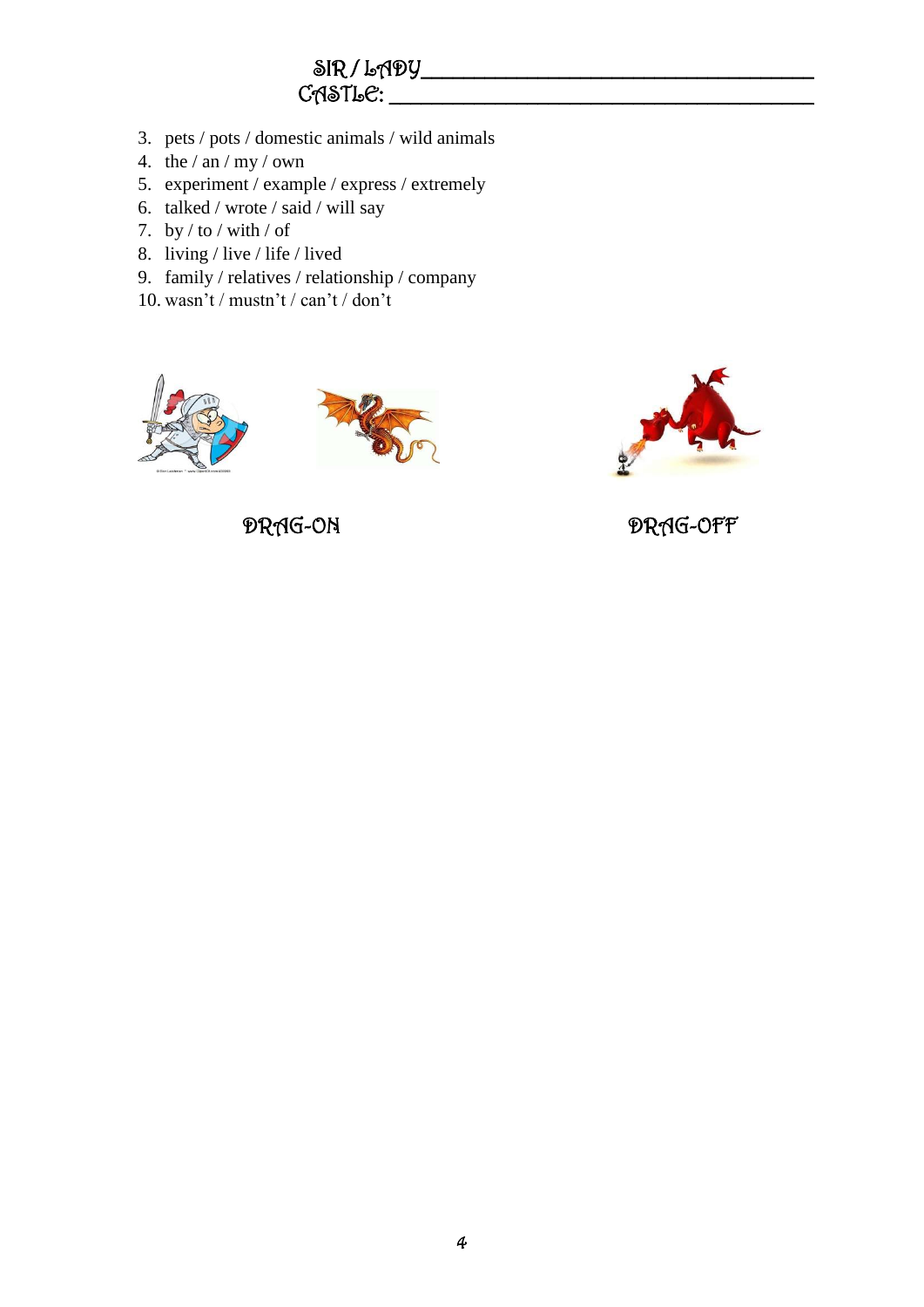

Exercise 1: Read the text below and use the words in brackets to form the words that fit into the gaps (1-20). There might be cases when you do not have to change the words in brackets. Use only one word to complete each gap. Remember: Write all your answers on the Answer Sheet. (20  $\bullet$  )

#### **The Chicken with One Leg**

When Lily, the chicken needed 1)  $(urge) \text{ medical } 2)$ (assist), her 3) \_\_\_\_\_\_\_\_\_\_\_\_\_\_\_\_\_\_\_\_\_(own) did not hesitate, although they knew the veterinary bills were going to be enormous. Seven 4) \_\_\_\_\_\_\_\_\_\_\_\_\_\_\_ (operate) and an amputated leg later, Vicky Mills and her

husband Sam have spent almost 2000 pounds on their 5) \_\_\_\_\_\_\_\_\_\_\_\_\_\_\_\_\_\_\_\_ (favour) pet. They took out a bank loan and have not spent money on anything except basic food for an entire year to pay for the 6) \_\_\_\_\_\_\_\_\_\_\_\_\_\_\_\_\_ (treat), which included Lily being diagnosed with depression.

However, 24-year-old Mrs Mills says it was worth it to see the smile back on Lily's beak. The charity 7) was horrified when her pet chicken got her leg 8) \_\_\_\_\_\_\_\_\_\_\_\_\_\_ (trap) in a barbed wire fence. A vet warned her the costs of trying to save the 9)  $\qquad \qquad$  (damage) leg would be 10)  $\qquad \qquad$  (significant) more than chicken feed, but he was instructed to do everything he could. The Mills spent almost 2000 pounds on Lily's 11) \_\_\_\_\_\_\_\_\_\_\_\_\_\_\_\_ (injure) before the vets were forced to amputate her leg.

Even Lily's medical bills were not over, as she was diagnosed with depression. Being 12) \_\_\_\_\_\_\_\_\_\_\_\_\_\_\_\_\_\_ (alone) in the house was getting her down, so now the couple leaves the TV on whenever they leave their home. Lily's only problem is that she falls 13)  $(occasion)$ , and she has to be extra 14)  $\qquad \qquad$  (care) when she wants to cross a road. Yesterday Mrs Mills said of her 15) \_\_\_\_\_\_\_\_\_\_\_\_\_\_\_ (expense) pet: She's worth every

penny. I've not had a holiday this year because of the vet's bills. Now she is a 16)  $(cheer)$  hen again and laying eggs  $17)$  \_\_\_\_\_\_\_\_\_\_\_\_\_\_\_\_ (regular) for us. She likes hopping around on one leg. But sometimes she tries to scratch herself with her 18)  $(miss)$  leg and falls over. She is a bit 19) (experience) to get used to her new lifestyle. However, she is really  $20$ )

(enthusiast).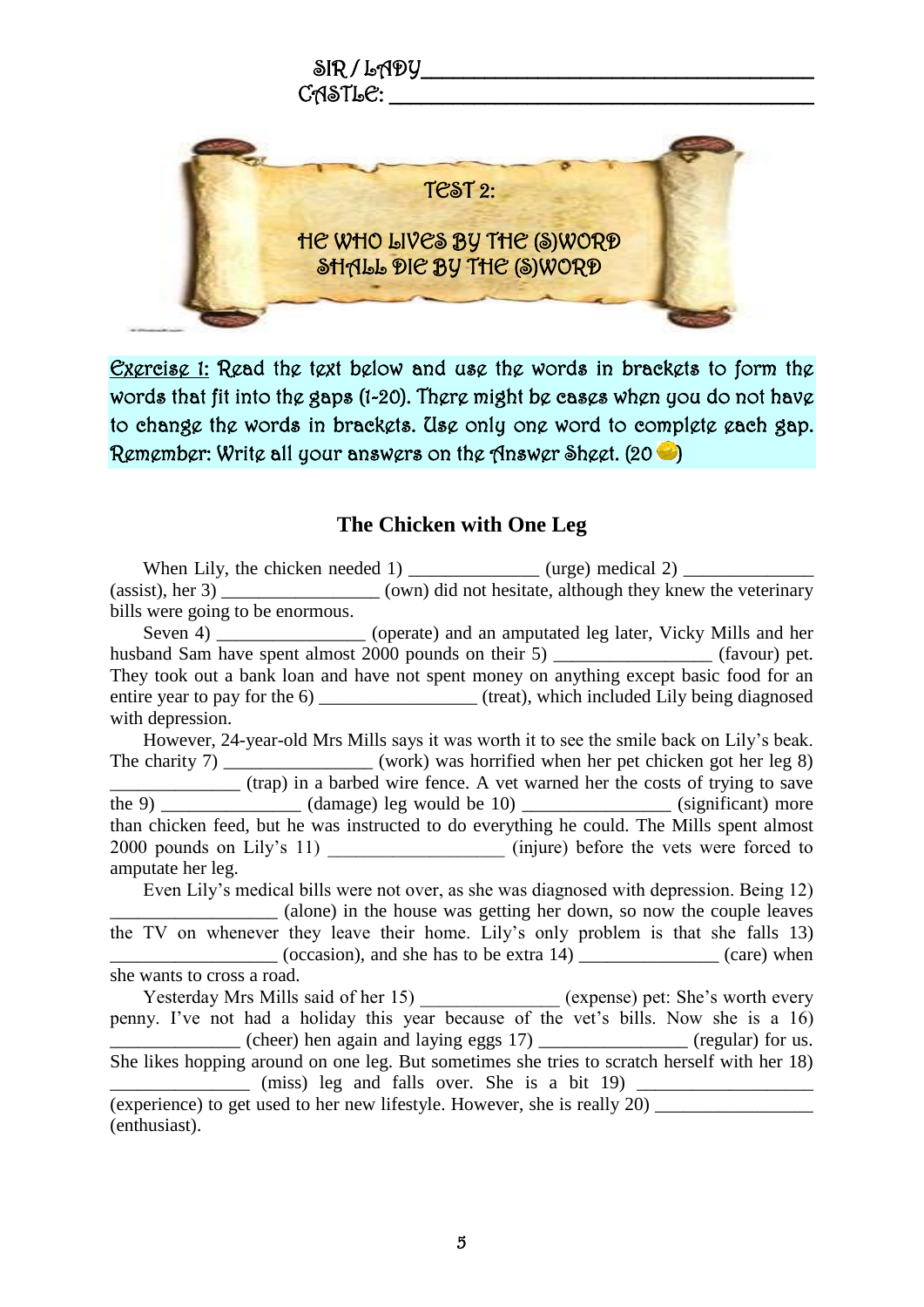# $\delta$ R / LADY  $C_A$ STL $C$ :  $\qquad \qquad \qquad$

# Exercise 2: Read the text below and use five of the words in the box to complete it. Remember: Write all your answers on the Answer Sheet.  $(5 \bullet)$

inside, weapons, rifles, everyday, outdoor, conversational, unpredictable, communicational, students, outside, people, inhabitants, beautiful, predictable, weapon, indoor

# **English Weather**

Without the topic weather, the English would be without one of the most useful 1) \_\_\_\_\_\_\_\_\_\_\_\_\_\_\_\_\_\_ in their 2) \_\_\_\_\_\_\_\_\_\_\_\_\_\_\_\_\_\_\_ armoury. Rather like the 3) \_\_\_\_\_\_\_\_\_\_\_\_\_\_\_\_\_\_\_\_\_\_ of the British Isles, the weather there is particularly 4) \_\_\_\_\_\_\_\_\_\_\_\_\_\_\_\_\_\_\_\_\_\_\_\_. The geographic location of the country makes it prey to momentary atmospheric changes, and forward planning of any 5) \_\_\_\_\_\_\_\_\_\_\_\_\_\_\_\_ event can be difficult.









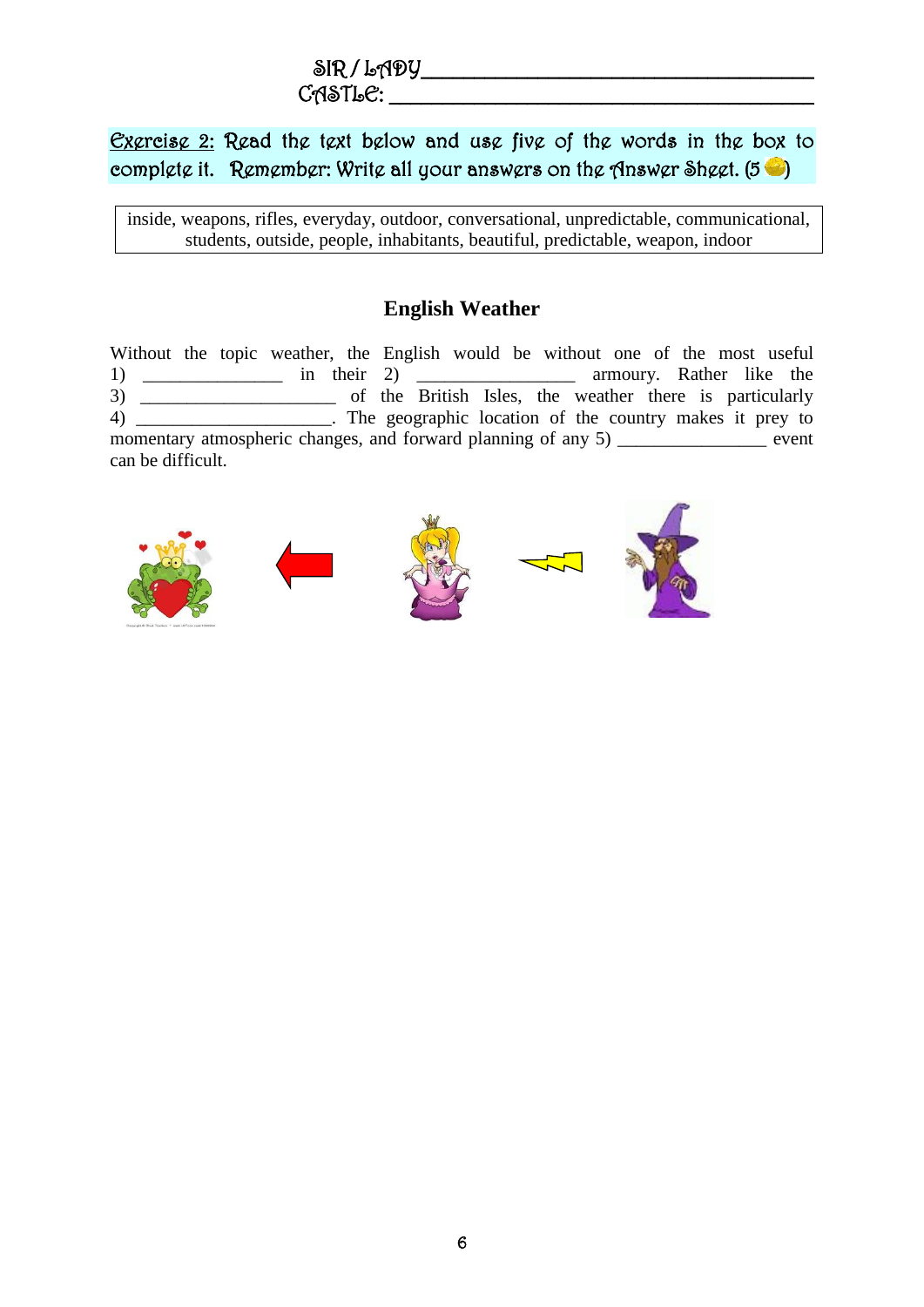



Exercise 1: Read the text and choose the right answer (A, B, C, D) to fill in the gaps. Remember: Circle the answers on your Answer Sheet.  $(12 \bullet)$ 

#### **Are you the person you'd like to be?**

Have you ever felt sorry (1) ……… doing something you shouldn't have done which you should have? At one time or another we probably all have. There's no point (2) ........ getting depressed about it now - it's no use crying over spilt milk. But, there may be some gain in (3) ………… about exactly what happened and why because we might be able to draw (4) …….. conclusions for the future.

One thing we all do now and again is (5) …….. lose our temper with a friend or close relative. The odd thing is that we more often display great anger at someone we (6) ……… fond of than towards strangers. The explanation may be that we see friends and relatives as a kind of safety net, an opportunity to let  $(7)$  …… a bit of steam in a safe environment,  $(8)$ …………… the consequences of insulting a stranger or a colleague at work could be far (9) …….. serious.

Being honest is usually thought of as a virtue and undoubtedly this is the case. On the other hand we have all experienced occasions (10) ………. we have spoken our minds to someone, telling them exactly (11) …………. we feel, and then have found ourselves overcome with feelings of guilt and remorse. Perhaps we should have kept our mouths (12) ……….. ?

| 1. | A to    | B with           | $C$ as       | D for       |
|----|---------|------------------|--------------|-------------|
| 2. | A with  | B in             | C about      | D for       |
| 3. | A think | <b>B</b> thought | $C$ thinking | D thoughts  |
| 4. | A few   | B<br>some        | C little     | D lot of    |
| 5. | A to    | $\mathbf{B}$ --- | $C$ that     | D may       |
| 6. | A are   | B got            | C were       | D could     |
| 7. | A down  | B off            | $C$ in       | D out       |
| 8. | A when  | <b>B</b> then    | C whereas    | D depending |